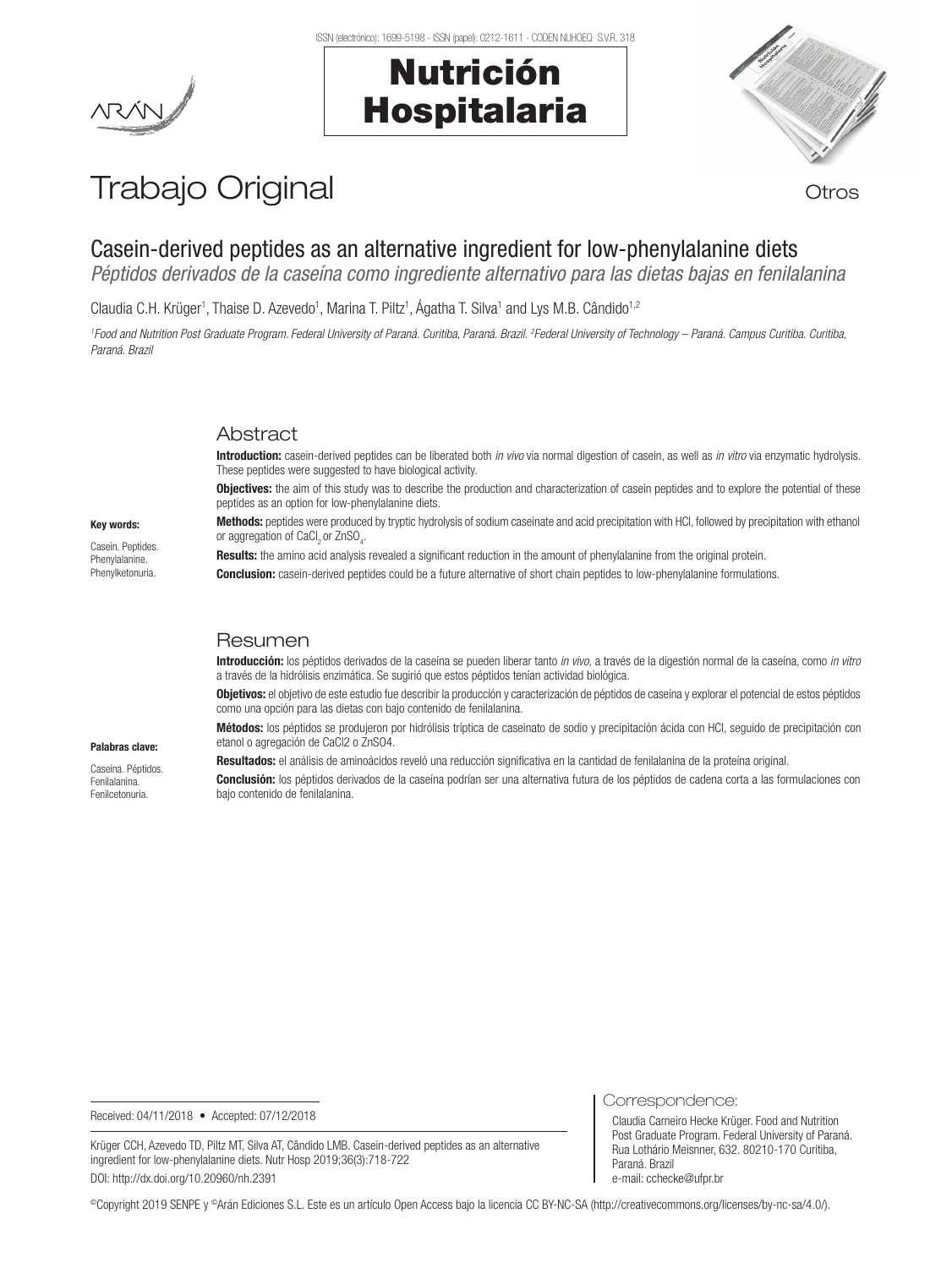## **INTRODUCTION**

Caseins are the main milk proteins; they constitute a heterogeneous group of phosphoproteins present as stable calcium phosphate-protein complexes named micelles. Their biological functions include supplying phosphate (PO<sub>4</sub>), calcium (Ca<sup>2+</sup>) and proteins to neonate, and the release of peptides with biological activity (1). Casein-derived peptides can be liberated both *in vivo* via normal digestion of casein, as well as *in vitro* via enzymatic hydrolysis. These peptides have been shown to enhance intestinal maturation in newborns with symptoms of infantile diarrhea or necrotizing colitis (2). Additionally, they can stimulate insulin secretion and lower postprandial blood glucose levels, which demonstrates their relevance for diabetes 2 prevention and management (3). Moreover, some casein-derived peptides are high-energy phenylalanine-free food sources that can play a unique role on nourishing and preventing major neurocognitive deficits on patients with phenylketonuria (PKU) (4).

Phenylketonuria (PKU) is a hereditary metabolic disorder caused by a deficiency of hepatic phenylalanine hydroxylase, which converts the amino acid phenylalanine into tyrosine. Classical phenylketonuria has an international average incidence of 1:11,000 living newborns. If left untreated, the patient will present high phenylalanine concentrations in blood and tissues. This results in severe clinical manifestations such as mental retardation, epilepsy, and behavioral problems. Early detection and strict dietary control is thus essential for those patients (5-8).

The goal of a treatment with dietary restriction is to maintain blood phenylalanine concentrations within defined target limits, which may vary from country to country (7). The diet should be supplemented with formulas composed of mixtures of amino acids and/ or derivatives of proteins in which phenylalanine has been reduced or excluded. Several phenylalanine-free formulas are available in the market. They are a mixture of amino acids plus carbohydrates, vitamins, minerals, and other ingredients, depending on the formula. Usually, they come in powder form and must be reconstituted in water according to the amount recommended by the health professional who monitors the patient. The treatments available may affect absorption of trace elements due to the fact that those diets are poor in animal protein and rich in plant fibers and phytates (9).

Therefore, the nutritional management of PKU would greatly benefit from new dietary options, in addition to new synthetic amino acids formulations that facilitate ingestion of a low-phenylalanine protein source throughout the day (10). Our objective is to explore the potential of casein-derived peptides as an option for low-phenylalanine diets and to describe the production and characterization of these peptides.

#### MATERIALS AND METHODS

#### MATERIALS

Casein-derived peptides were obtained from sodium caseinate (Lactonat HV, Lactoprot Deutschland GmbH), with the following composition: protein: 87.5%; moisture: 5.8%; ash: 5.3%; fat: 1.7%; lactose: 0.3%; and pH: 6.6. The Pancreatic Trypsin Novo (PTN 6.0S) enzyme was kindly provided by Novozymes (Novozymes A/S, Denmark).

### CASEIN DIGESTION

Peptides were produced by three different methods, although under the same hydrolysis conditions. In the first process, sodium caseinate was hydrolyzed by trypsin with an enzyme to substrate ratio of 1:100, for 240 minutes, at pH 8 and at a temperature of 50 °C. Subsequently, the pH was adjusted to 4.64 with 2M HCl. The insoluble precipitate form was removed via centrifugation at 3,000 xg for ten minutes. This procedure aimed to remove the hydrophobic peptides from protein hydrolysate. CaCl<sub>3</sub> (1%) and ethanol (50%) were added to the supernatant; then the precipitate was collected by centrifugation at 4,000 xg for 15 minutes. These peptides were lyophilized and named peptide A (PA).

For the second process, the same procedures were performed as described for PA, but after the addition of  $CaCl<sub>2</sub>$ , the solution was ultrafiltered through a 10 kDa membrane. The pH of the retentate was reduced to 3.55. The product was submitted to diafiltration (1 kDa) with water and concentrated. Thereafter, the pH was raised to 7. The product was lyophilized and named peptide B (PB).

For the third process, the initial steps, which correspond to an acid precipitation, were similar to the previous ones, however 1.1% ZnSO4 was added in order to promote the aggregation of peptides to zinc. The solution was ultrafiltered through a 10 kDa membrane, diafiltered (1 kDa) and concentrated. The product was then lyophilized and named peptide C (PC).

## CHARACTERIZATION OF CASEIN PEPTIDES

#### Composition

Samples were analyzed for nitrogen content by micro-Kjeldahl. Protein content was calculated by multiplying the nitrogen content by 6.25. Ashes were measured via incineration method at 450 °C. Phosphorus content was determined by the molybdovanadate colorimetric method, procedures 22.042-2045 (11).

#### Amino acids

For the determination of amino acids, samples were hydrolyzed at 110 °C in the presence of 6M HCl for 22 hours. By the end of this period, the acid had evaporated; the pH was raised to 8 and the volume to 20 ml. Before the analysis, samples were filtered through 0.22 μm membranes. The analysis was performed by a PNA 402 (Protein and Nucleic Acid Analyzer, Applied Biosystems), with borate buffer at pH 9 at 15 °C. The detection was made on 400 nm/500 nm with a 10 mW laser and 500 KHz.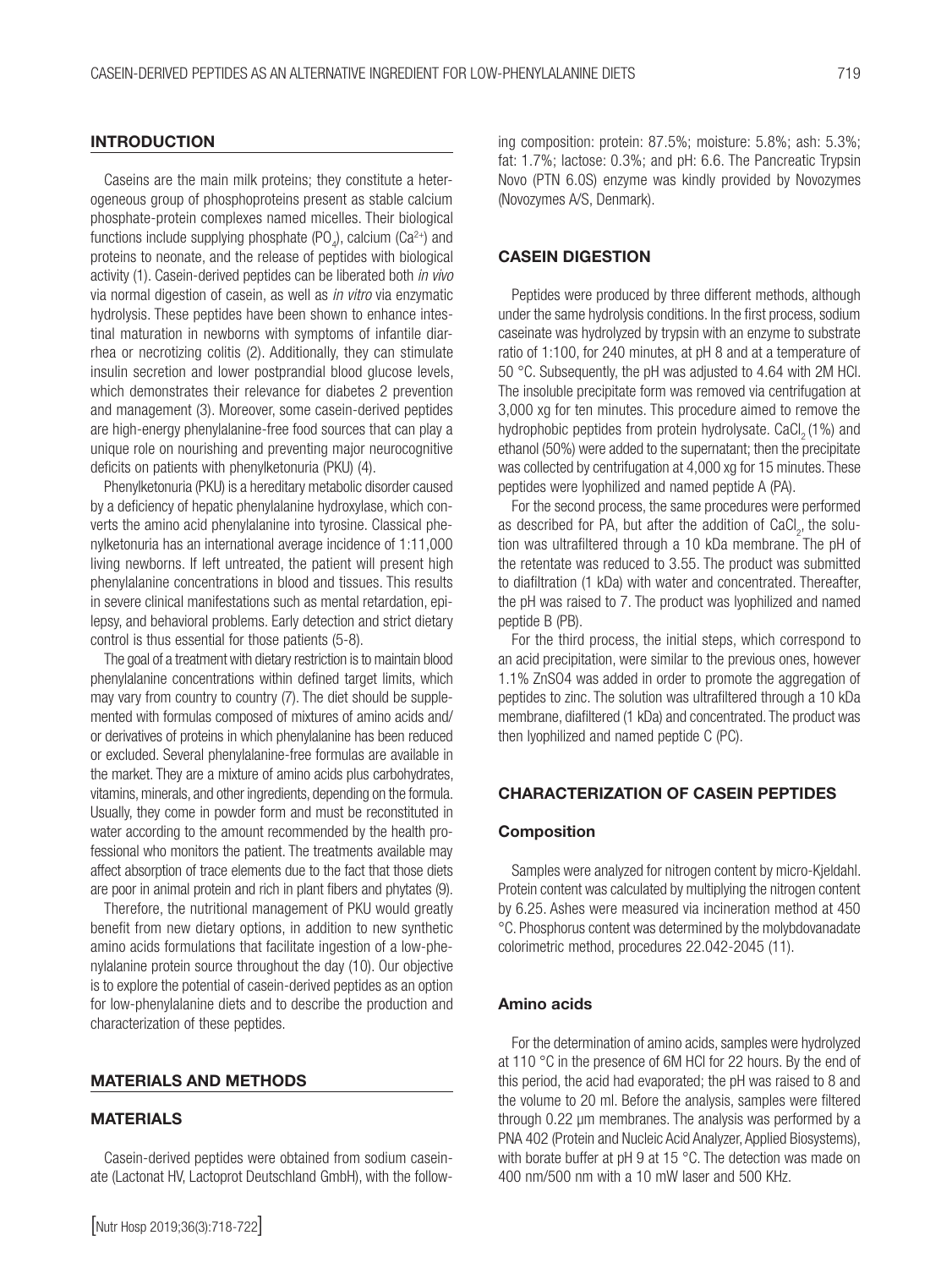#### Predicted protein efficiency ratio

Predicted protein efficiency ratio (PER) was calculated according to Alsmeyer, Cunningham and Happich (12).

 $P-PER = -0.468 + 0.454$  x leucine – 0.105 x tyrosine.

## RESULTS AND DISCUSSION

The chemical analysis of the products (Table I) revealed that the protein content of PC is about 84% similar to the content of sodium-caseinate, indicating that only a few peptides were removed from the original protein. PA and PB showed higher content of ashes (19-29%) and lower content of proteins (64-67%).

The association of ions to molecules of casein was reviewed by Gaucheron et al. (13). The authors evaluated the binding of different cations (calcium, manganese, zinc, copper and iron) to caseinate and the stability of these associations under different physicochemical conditions.

Some patents suggested the possibility of purification of casein-derived peptides with the use of any divalent or trivalent minerals. Calcium chloride was the preferential base used, but using ferric chloride or zinc sulfate is also possible (14-16).

Sample PB, obtained with the use of calcium chloride, presented high level of ashes, indicating high concentration of the mineral calcium due to the fact that it was not dissociated from the product by the end of the process (in the diafiltration).

The production of peptides from the digestion of casein increases the bioavailability of calcium (17). Ingestion of casein and β-casein produces casein phosphopeptides *in vivo* in the intestinal tract of rats and is associated with a higher concentration of soluble calcium in the distal ileum lumen (18).

Studies of bone mineral status of children and adults with phenylketonuria showed delayed maturation of the skeleton and osteoporosis (19,20). Thus, casein-derived peptides could be used to improve the profile of bone mineralization of those patients by increasing calcium intake (21).

## AMINO ACIDS

Table II shows the values of amino acid composition of peptides obtained. The amino acid composition of sodium caseinate showed high levels of phenylalanine. The comparison of the amino acid profile of peptides obtained and sodium caseinate demonstrated a significant reduction in the levels of phenylalanine.

Tryptophan was not determined because this amino acid is destroyed during the acid hydrolysis used in the preparation of the samples.

The advantage of using casein-derived peptides, instead hydrolysates treated for the elimination of phenylalanine, is that casein-derived peptides do not suffer high losses of amino acids that could compromise the nutritional value of these compounds.

Bernardi et al. (22) found that the use of a vacuum evaporator to remove HCl promotes loss of threonine and serine, primarily related to destruction by heat. The neutralization with citrate/NaOH reduces these losses. However, the inclusion of salts interferes with the determination by capillary electrophoresis, and for this reason, neutralization was not adopted.

Comparing the amino acids profile of the obtained peptides (Table II) with the Food and Agriculture Organization/World Health Organization (FAO/WHO) (23) recommendations, an average value of 10 g of protein per day is the recommended protein intake for a three-year-old child weighing approximately 15 kg (0.66 g/kg/ day). Essential amino acids analyzed in samples PB and PC were sufficient to meet the amino acid requirements for preschool children and adults (23). PA, PB and PC could contribute significantly to the proper daily intake of non-essential amino acids such as serine, glycine, glutamic acid, alanine, aspartic acid, and arginine.

Amino acid analysis revealed a significant reduction in the amount of phenylalanine (Phe) in the PA. The value for this product represented a reduction of 72.33% compared to sodium caseinate, and of 51.89% and 26.61% for other studies which developed hydrolysates with low phenylalanine (5,24). These studies used charcoal in the adsorption of amino acid, which may cause loss of essential amino acids due to the low specificity of coal.

Peptides PA, PB and PC resulted in products with 12.70 mg, 21.60 mg and 31.90 mg of Phe per gram of protein, respectively. Phenylalanine tolerance is variable among phenylketonurics, depending on their residual enzyme activity. This tolerance ranges between 200 mg/day and 2,000 mg/day. The majority of patients with severe PKU tolerate less than 500 mg/day of phenylalanine. Vegetables and cereals are the main sources of protein in their diets (25). Supposing that the recommendation of daily protein intake for a three-year-old child is 0.66 g/kg/day (23), a formulation that uses the PA peptide will respect the acceptable daily intake of phenylalanine to children with phenylketonuria.

Protein efficiency ratio (PER) is an indicator of protein quality in food. The predicted PER value obtained for sodium-caseinate

Table I. Composition of sodium caseinate and casein peptides

|              | Protein (%)      | Ash $(\%)$         | Phosphorus (%)           |
|--------------|------------------|--------------------|--------------------------|
| Na-caseinate | $87.5 \pm 0.9$   | $5.77 \pm 0.07$    | $\overline{\phantom{0}}$ |
| PA           | $64.28 \pm 0.60$ | $19.06 \pm 0.03$   | $2.89 \pm 0.15$          |
| PB           | $67.59 \pm 0.38$ | $29.23 \pm 0.14$   | $1.45 \pm 0.08$          |
| <b>PC</b>    | $84.85 \pm 0.56$ | $16.14 \pm 0.0003$ | $1.05 \pm 0.03$          |

*Each value is the average ± standard deviation of triplicate analysis.*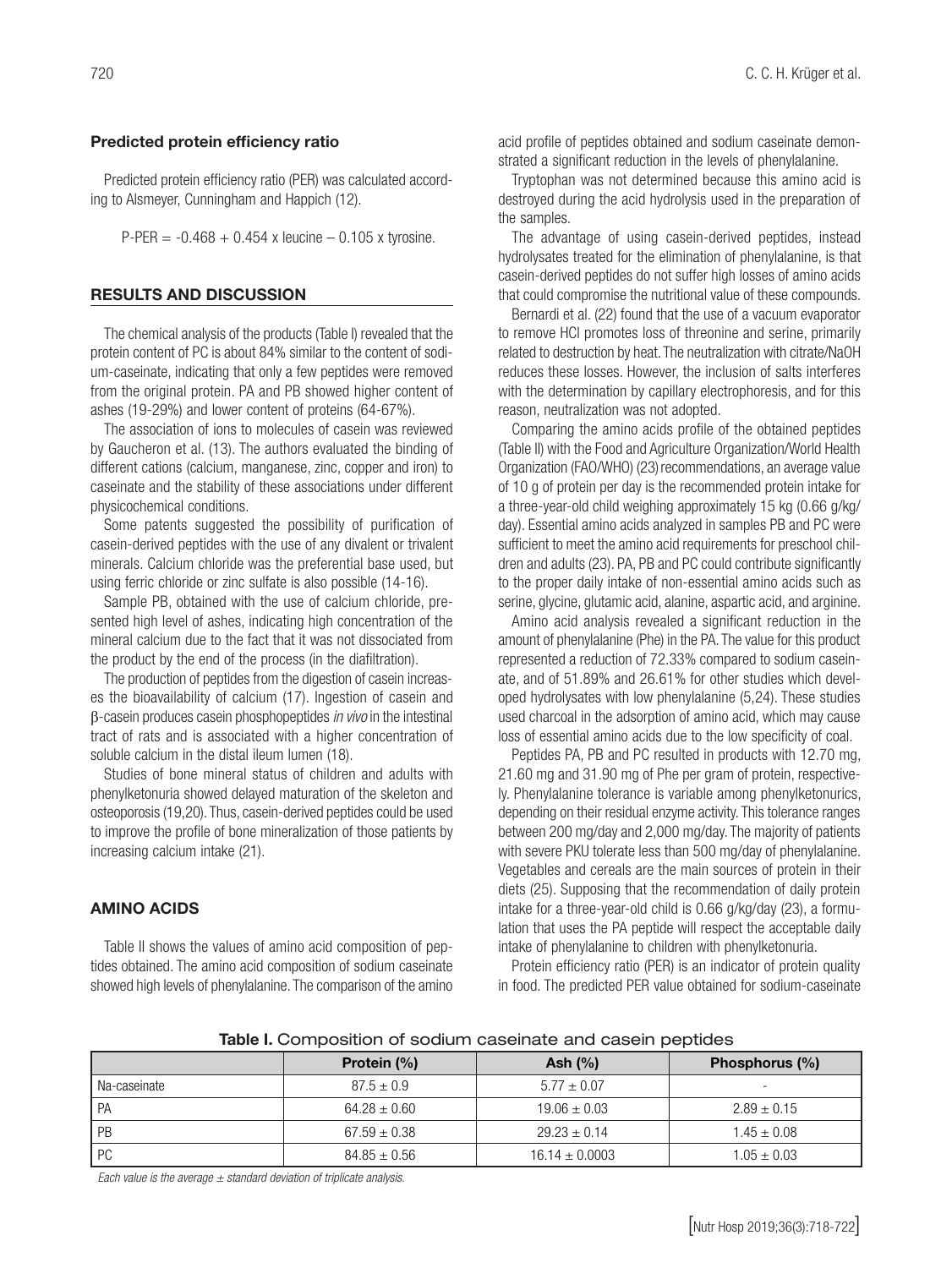| Amino acids<br>(g/100 g de ptn.) | Sodium caseinate <sup>t</sup> | <b>Peptides</b>  |                  |                  |  |  |
|----------------------------------|-------------------------------|------------------|------------------|------------------|--|--|
|                                  |                               | <b>PA</b>        | <b>PB</b>        | <b>PC</b>        |  |  |
| Serine                           | $4.91 \pm 0.40$               | $8.19 \pm 0.42$  | $5.26 \pm 0.27$  | $4.05 \pm 0.10$  |  |  |
| Threonine                        | $3.61 \pm 0.42$               | $2.96 \pm 0.17$  | $3.64 \pm 0.05$  | $3.27 \pm 0.09$  |  |  |
| Histidine                        | $2.83 \pm 0.02$               | 0                | $1.61 \pm 0.02$  | $2.75 \pm 0.02$  |  |  |
| Glycine                          | $1.6 \pm 0.09$                | $1.43 \pm 0.10$  | $1.37 \pm 0.10$  | $1.23 \pm 0.07$  |  |  |
| Glutamic acid                    | $21.3 \pm 0.01$               | $28.70 \pm 1.11$ | $23.07 \pm 2.3$  | $18.89 \pm 1.33$ |  |  |
| Alanine                          | $2.78 \pm 0.03$               | $2.14 \pm 0.12$  | $2.20 \pm 0.009$ | $2.02 \pm 0.14$  |  |  |
| Aspartic acid                    | $6.23 \pm 0.04$               | $7.82 \pm 0.35$  | $6.90 \pm 0.43$  | $6.22 \pm 0.51$  |  |  |
| Tyrosine                         | $4.98 \pm 0.09$               | $1.61 \pm 0.02$  | $1.88 \pm 0.11$  | $2.53 \pm 0.19$  |  |  |
| Valine                           | $5.74 \pm 0.04$               | $5.67 \pm 0.19$  | $5.63 \pm 0.51$  | $4.79 \pm 0.50$  |  |  |
| Methionine                       | $2.3 \pm 0.09$                | $2.55 \pm 0.04$  | $2.06 \pm 0.10$  | $1.30 \pm 0.10$  |  |  |
| Isoleucine                       | $4.65 \pm 0.52$               | $7.69 \pm 0.49$  | $6.30 \pm 0.55$  | $5.03 \pm 0.83$  |  |  |
| Leucine                          | $8.35 \pm 0.61$               | $6.07 \pm 0.29$  | $7.91 \pm 0.91$  | $7.27 \pm 1.10$  |  |  |
| Phenylalanine                    | $4.59 \pm 0.04$               | $1.27 \pm 0.03$  | $2.16 \pm 0.16$  | $3.19 \pm 0.13$  |  |  |
| Arginine                         | $3.24 \pm 0.03$               | $1.72 \pm 1.35$  | $3.04 \pm 0.16$  | $3.13 \pm 0.28$  |  |  |

Table II. Amino acid composition (g amino acids/100 g protein)\* of casein peptides obtained and commercial sodium caseinate

*\*Values are means ± DP. †Sodium caseinate; Lactoprot, Germany (http://www.lactoprot.de/).*

and the different casein derived peptides accessed based on amino acid analysis were of 2.8 for sodium-caseinate, 2.1 for PA, 2.9 for PB and 2.6 for PC. PER value greater than 2 are well correlated with a protein's adequate capacity to promote physical growth and development. Therefore, all casein-derived peptides seem to be well recommended to patients within various life stages, including those with greater nutritional demand (12,26).

The use of protein hydrolysates containing short-chain peptides is highly desired in dietary formulas. The absorption of short-chain peptides is considered to be more efficient compared to an equivalent amount of free amino acids. This is due to the availability and speed of peptides' specific transport system in the enterocyte, and to their subsequent break into amino acids, caused by the action of cytoplasmic peptidases before transportation to the blood circulation. Moreover, the transport of free amino acids is easily saturable and competitive, decreasing the speed and the rate of absorption (27).

Furthermore, peptides are less hypertonic mixtures of amino acids, facilitating the absorption of other dietary components, thus reducing osmotic problems. Due to chemical instability and insolubility in water, some amino acids, such as glutamine, tyrosine, and cysteine cannot be easily administered in free form (27).

Additionally, peptides derived from proteins of bovine milk have the potential of exerting beneficial physiological effects, hence why they are called bioactive peptides. Anti-hypertensive, anti-inflammatory, antioxidant, immunomodulatory, antimicrobial, opioid agonist, opioid antagonist, and antiproliferative activities are the main functions that can be performed by bioactive casein-derived peptides in different organism systems (28).

A dietary treatment option for PKU patients is the glycomacropeptide (GMP), a protein derived from k-casein via the action of chymosin. This protein is palatable, rich in branched chain amino acids, and it does not present aromatic amino acids (phenylalanine, tryptophan and tyrosine) in its natural composition (29). GMP contains limited amounts of histidine, indispensable for individuals with PKU (30). Commercial highly-purified GMP contains less than 2.0 mg phenylalanine per gram of protein. However, to provide a complete source of protein for individuals with PKU, GMP must be supplemented with arginine, histidine, leucine, tyrosine, and tryptophan (31).

## **CONCLUSION**

The protein efficiency ratio of the obtained peptides demonstrated that they can be used as a main protein source. Therefore, the most important finding of this study was that casein-derived peptides could be used in the future as an important alternative in the preparation of low-phenylalanine formulations.

### ACKNOWLEDGEMENTS

The authors acknowledge financial support from Carob House, from the Brazilian National Research Council (CNPq) and from the Coordenação de Aperfeiçoamento de Pessoal de Nível Superior - Brasil (CAPES) - Finance Code 001. The authors would also like to thank the Academic Publishing Advisory Center (Centro de Assessoria de Publicação Acadêmica, CAPA) of the Federal University of Paraná for assistance with English language editing.